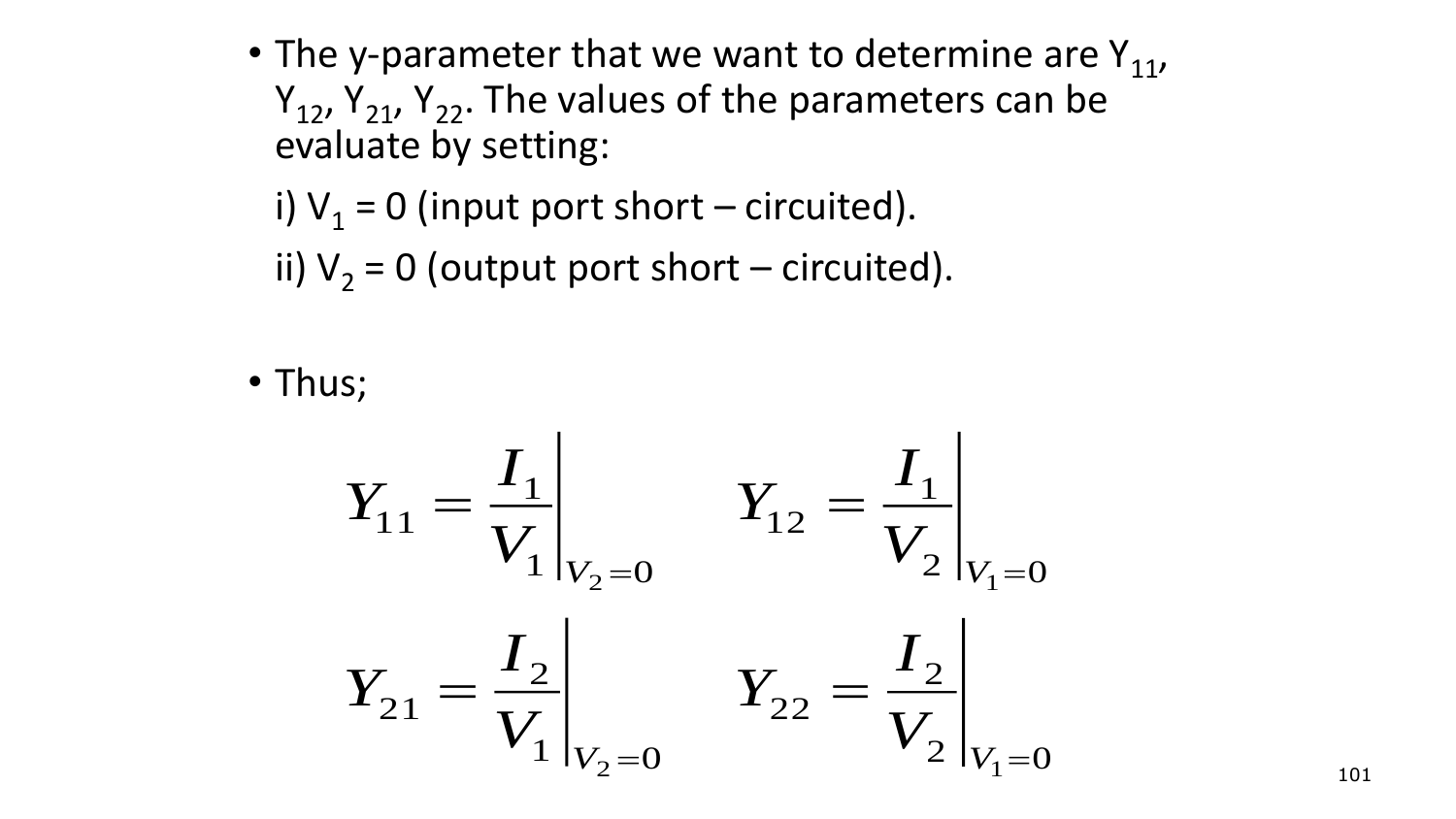

#### Find the  $Y$  – parameter of the circuit shown below.

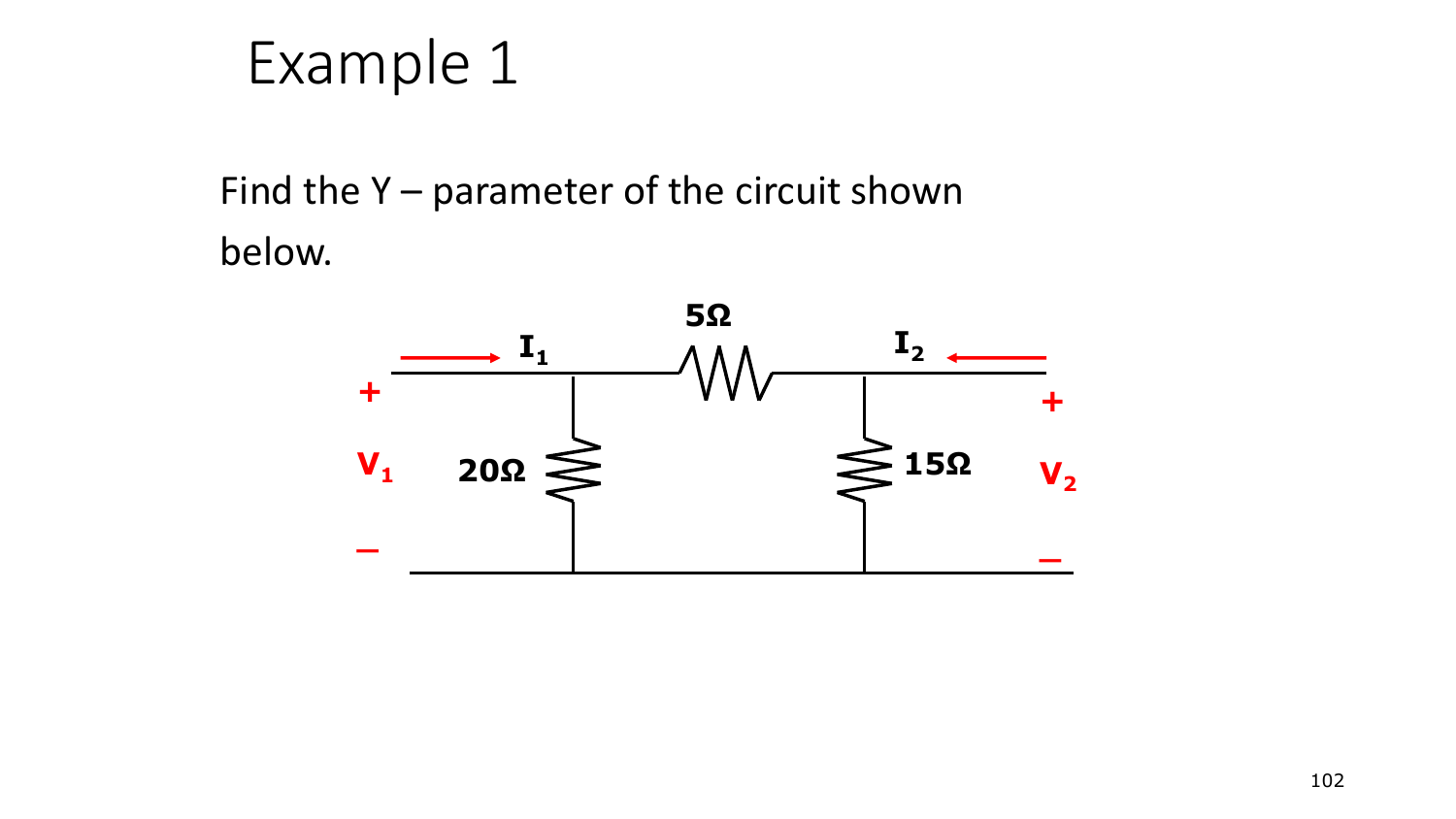#### Solution



:  $Y_{21} = \frac{I_2}{V_1} = -\frac{1}{5}S$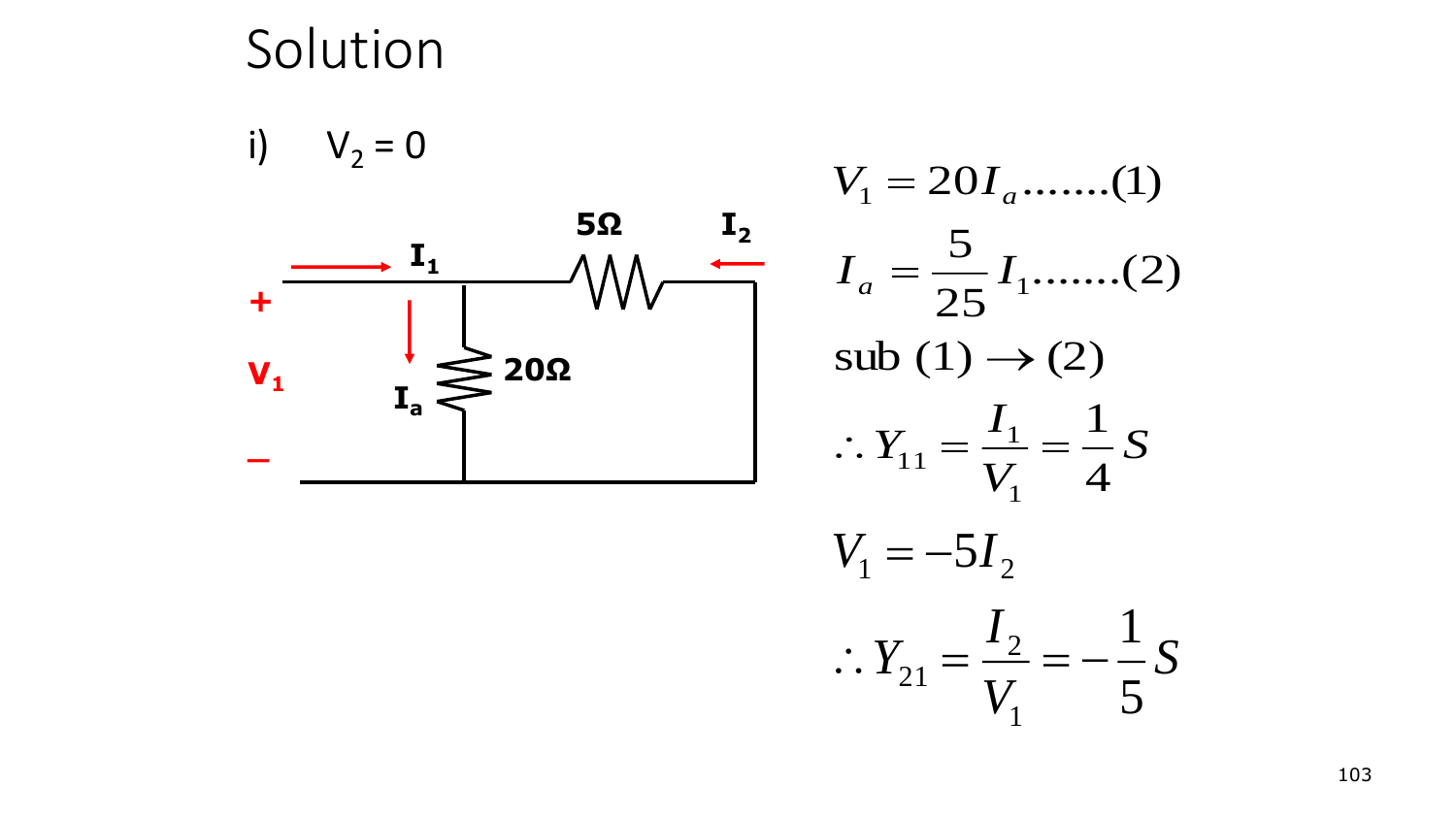ii)  $V_1 = 0$ 



$$
V_2 = 15I_x \dots (3)
$$



$$
\therefore Y_{22} = \frac{I_2}{V_2} = \frac{4}{15} S
$$

In matrix form;



$$
V_2 = -5I_1
$$
  
  $\therefore Y_{12} = \frac{I_1}{V_2} = -\frac{1}{5}S$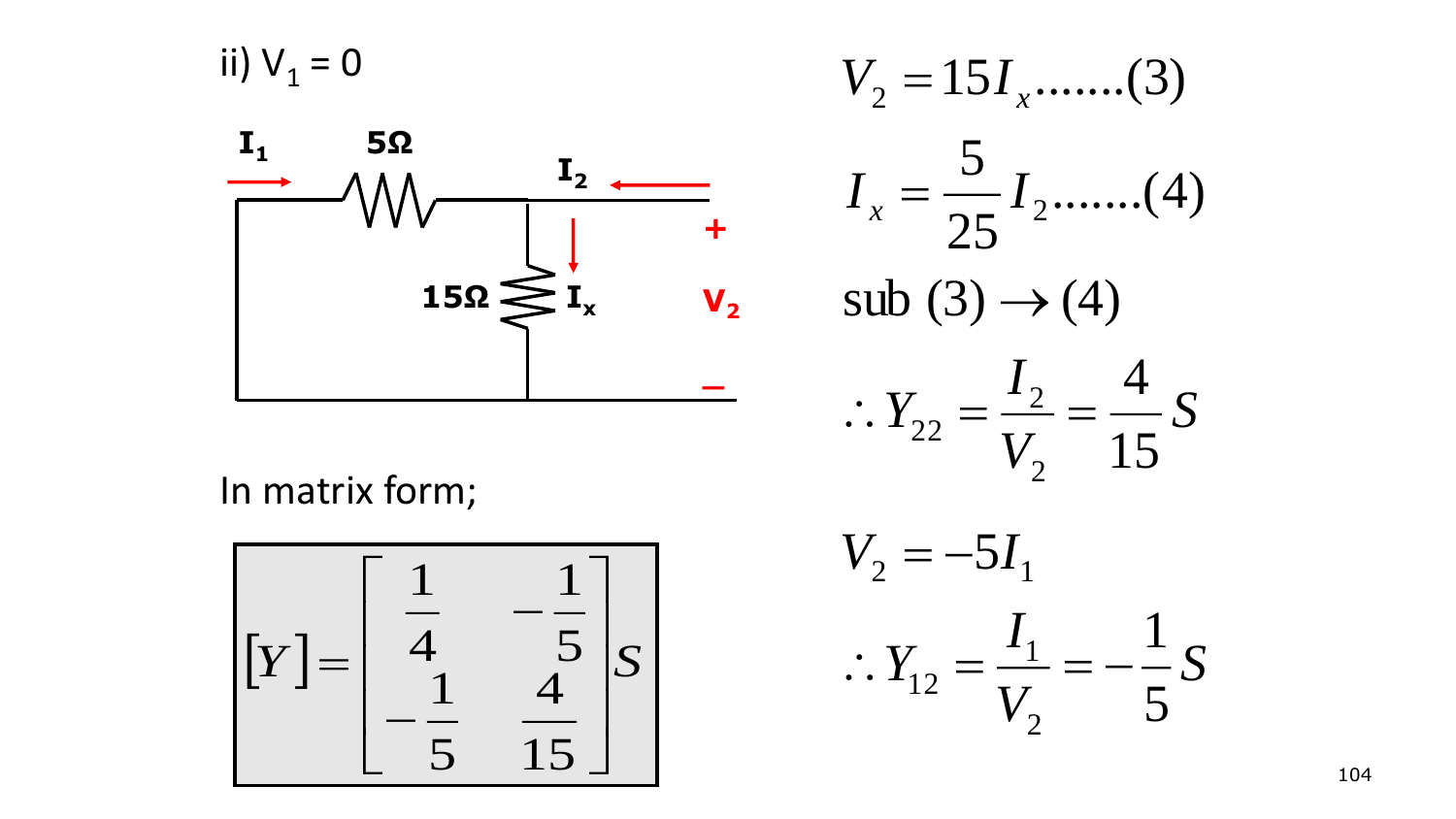## Example 2 (circuit with dependent source)

Find the  $Y$  – parameters of the circuit shown.

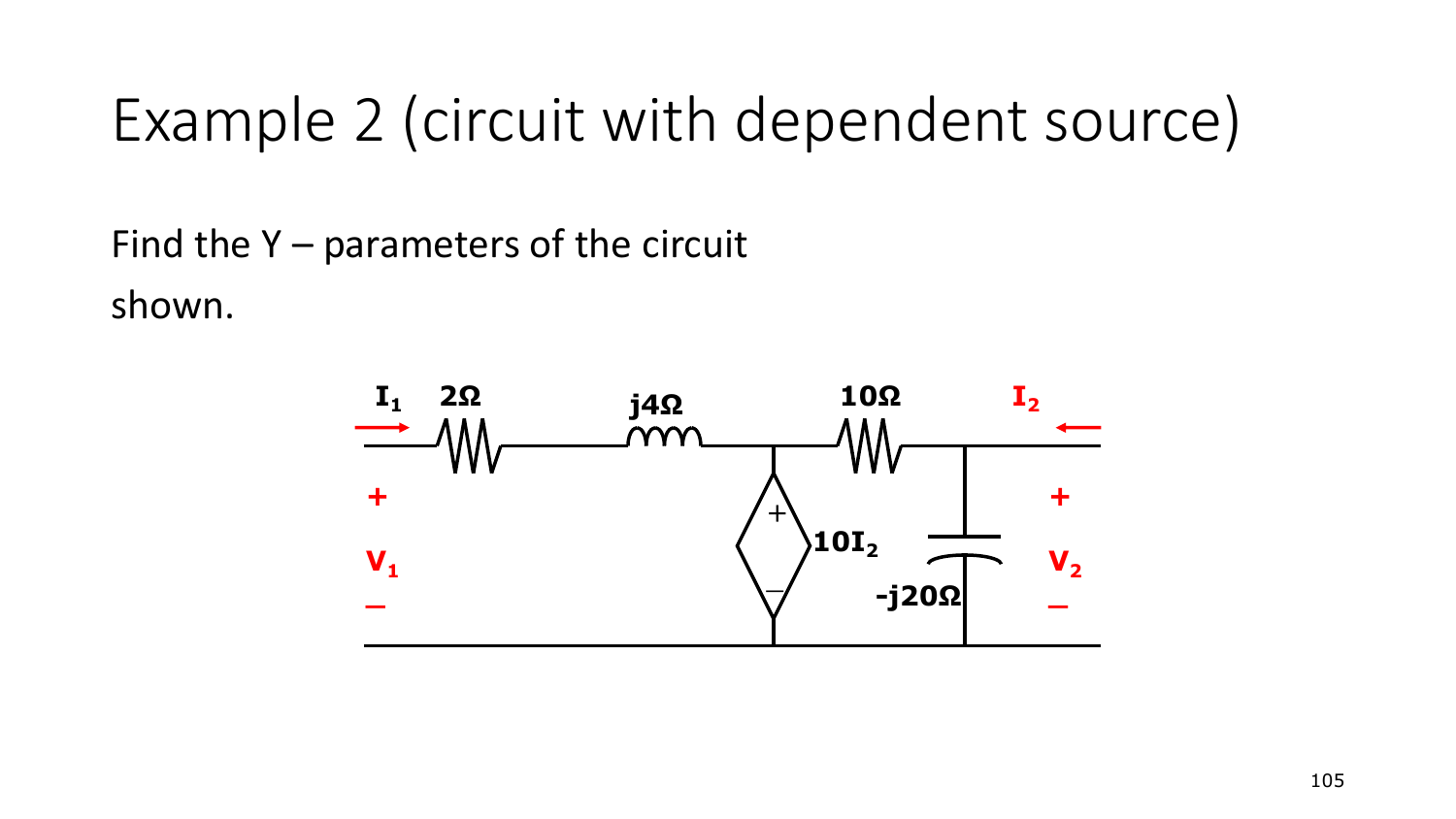### Solution

i)  $V_2$  = 0 (short – circuit port 2). Redraw the circuit.

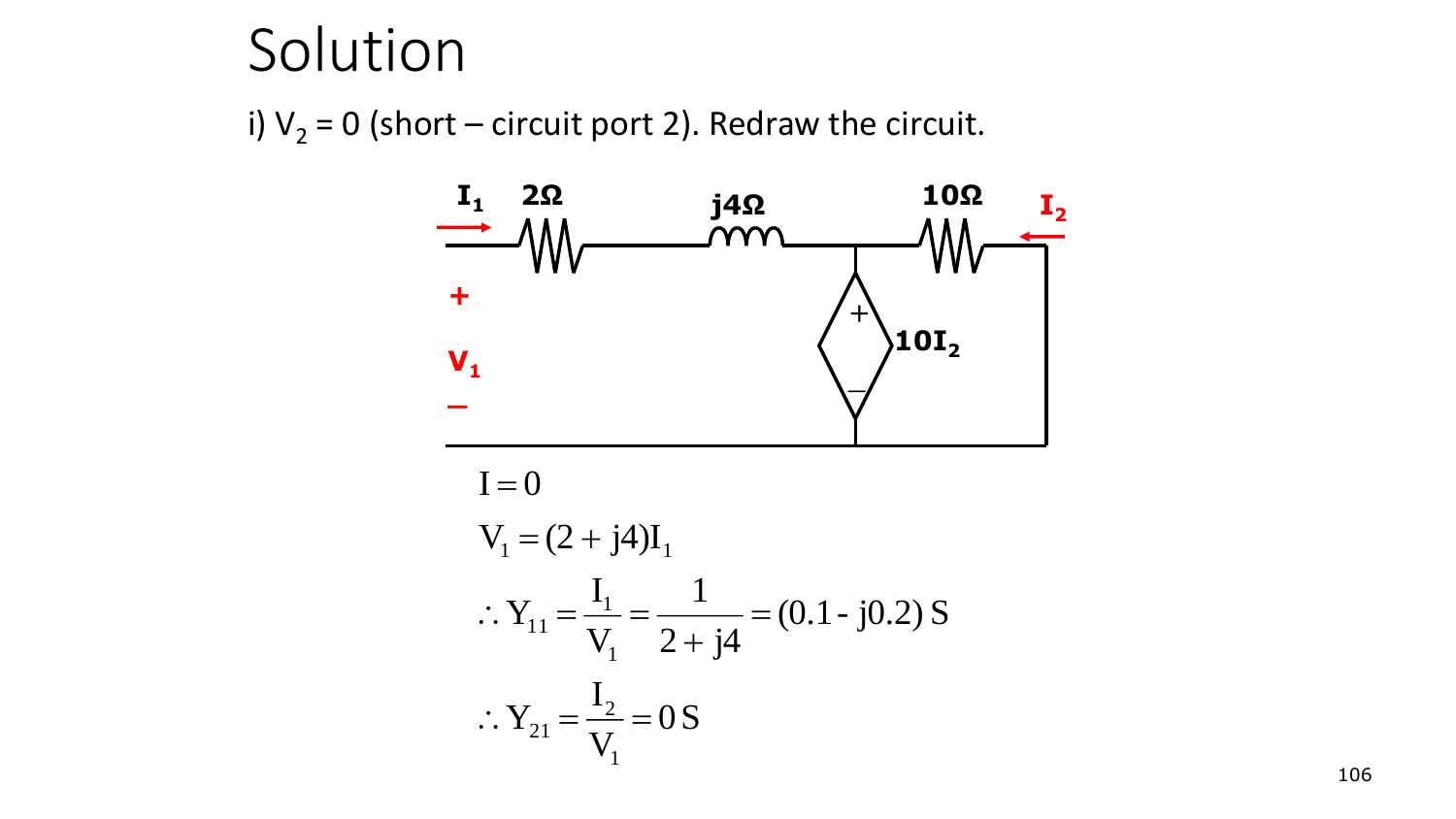ii)  $V_1$  = 0 (short – circuit port 1). Redraw the circuit.

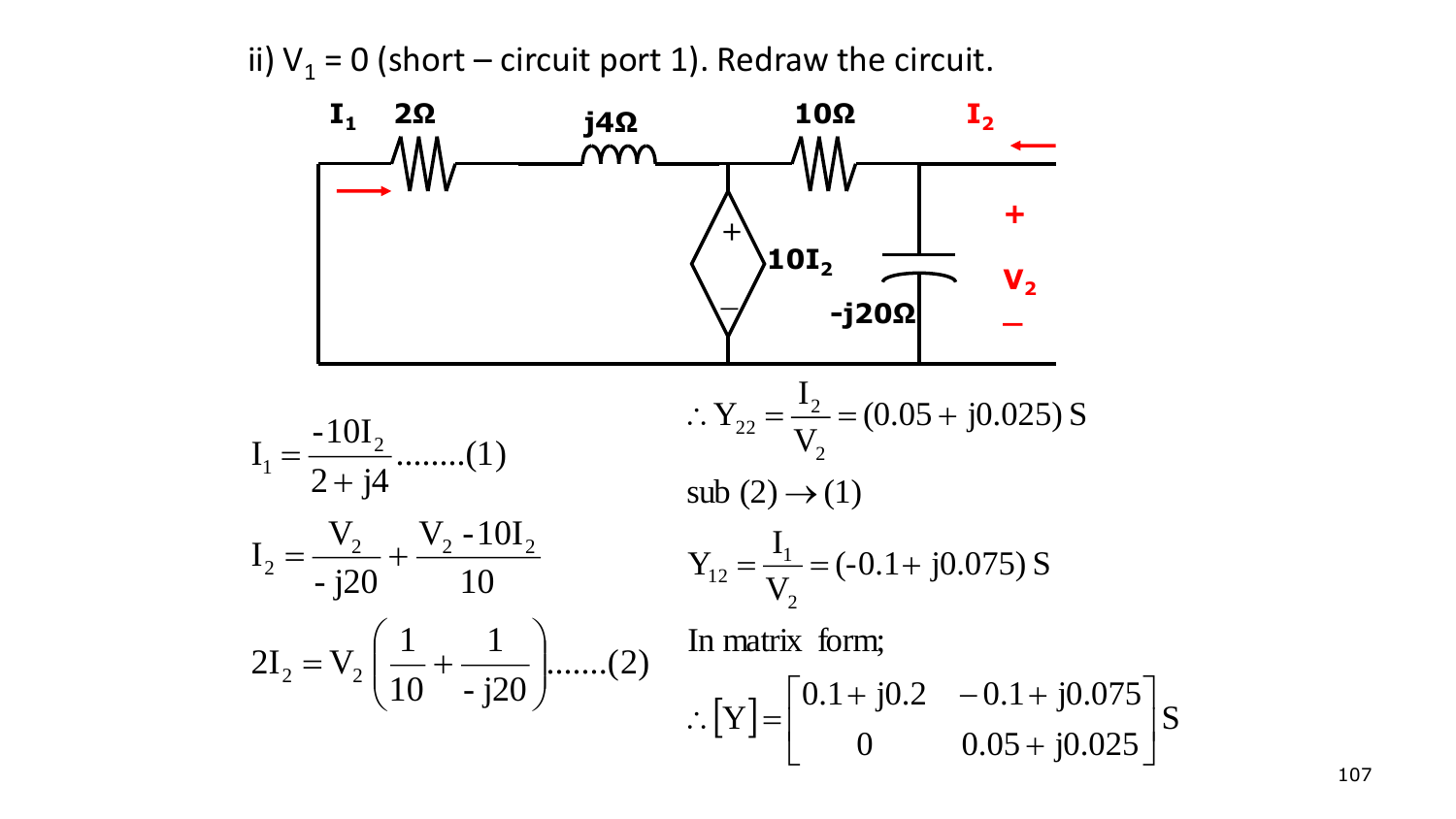# T (ABCD) PARAMETER

- T parameter or ABCD parameter is a another set of parameters relates the variables at the input port to those at the output port.
- T parameter also called *transmission parameters* because this parameter are useful in the analysis of transmission lines because they express sending – end variables ( $V_1$  and  $I_1$ ) in terms of the receiving – end variables ( $V_2$  and -I<sub>2</sub>).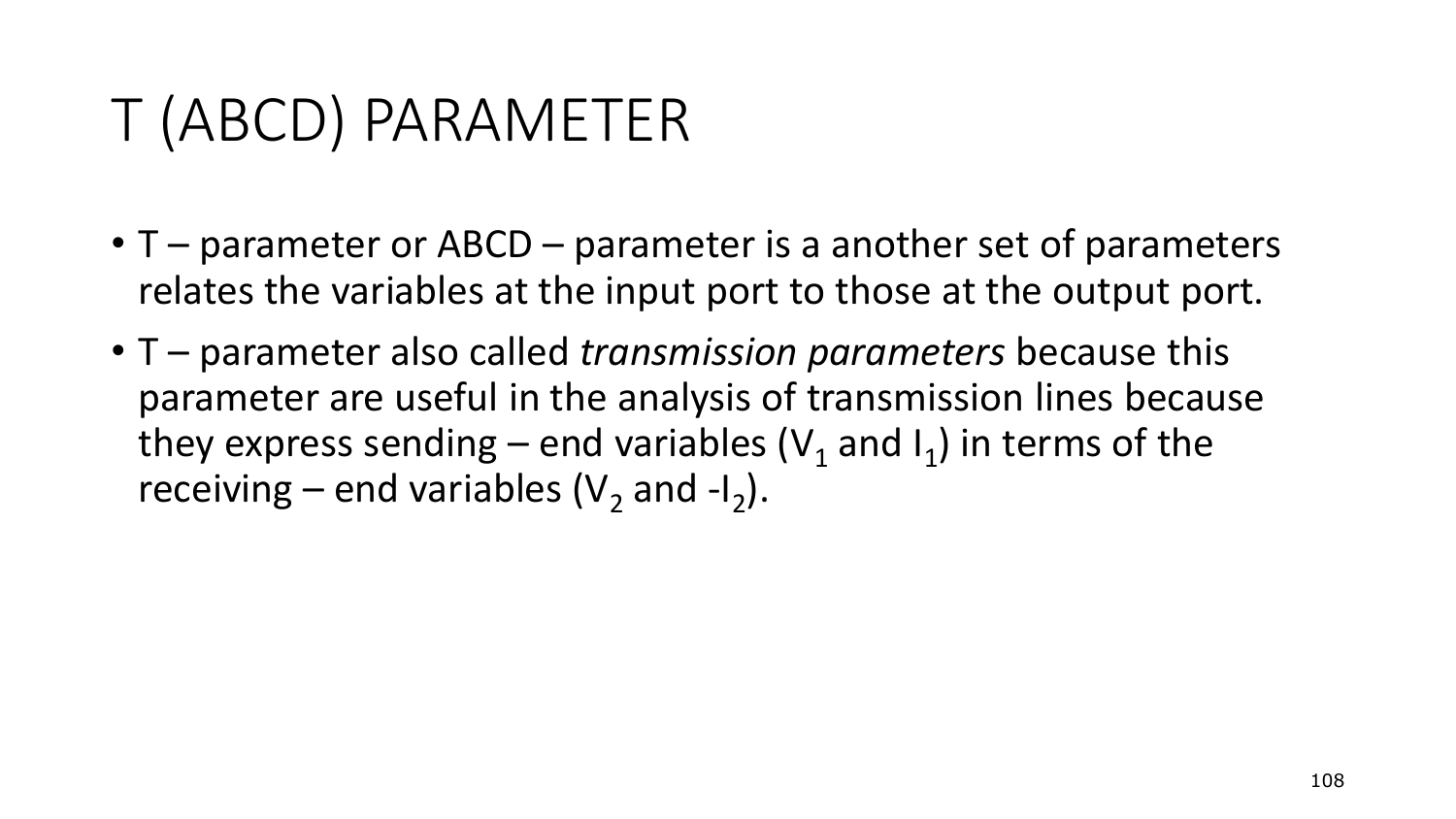• The "black box" that we want to replace with  $T$  – parameter is as shown below.



• The equation is:

$$
V_1 = AV_2 - BI_2 \dots (1)
$$
  

$$
I_1 = CV_2 - DI_2 \dots (2)
$$